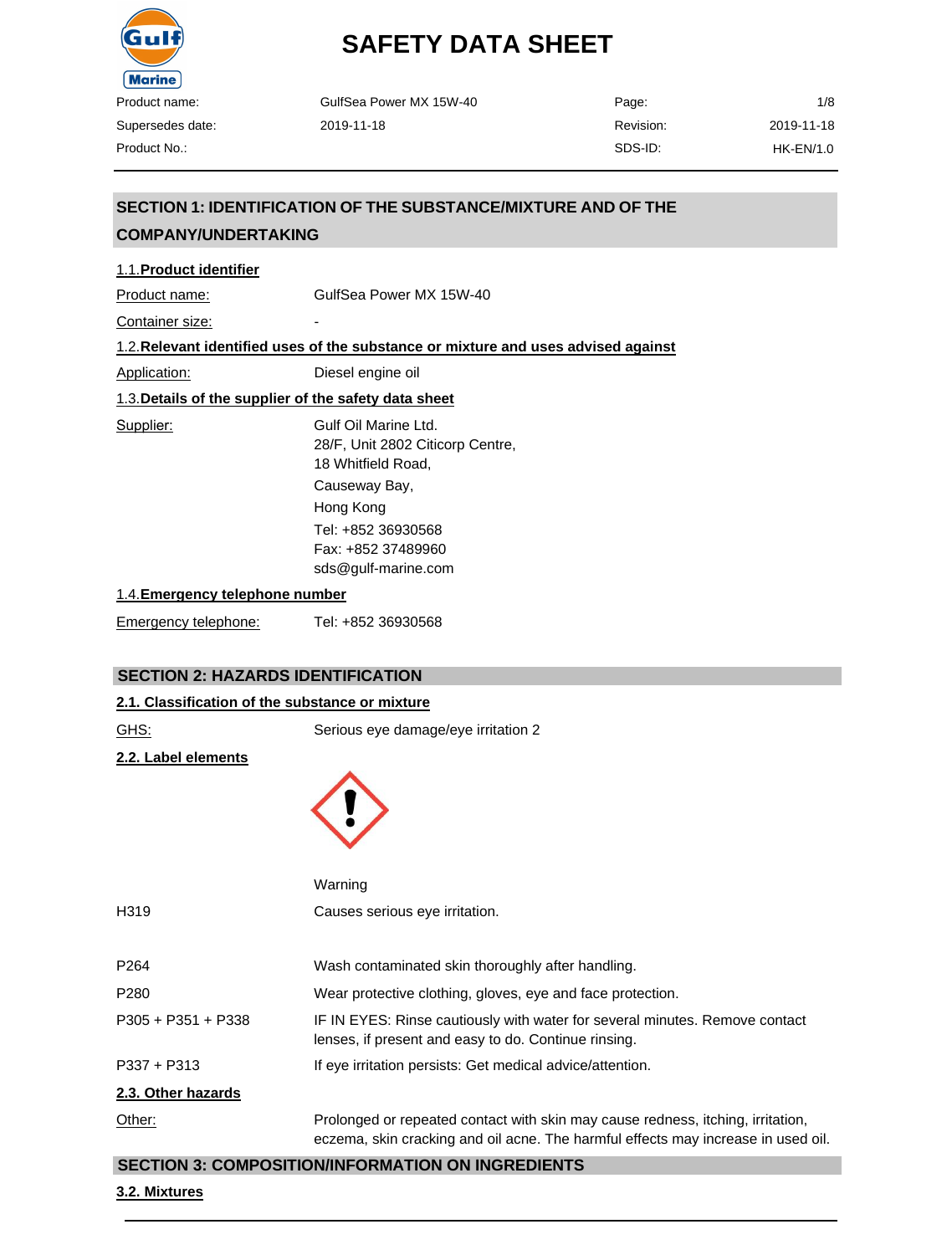

| Product name:    | GulfSea Power MX 15W-40 | Page:     | 2/8         |
|------------------|-------------------------|-----------|-------------|
|                  |                         |           |             |
| Supersedes date: | 2019-11-18              | Revision: | 2019-11-18  |
| Product No.:     |                         | SDS-ID:   | $HK-EN/1.0$ |
|                  |                         |           |             |

Mineral oil and additives. DMSO-content < 3% Only classified substances above threshold limits are shown.

GHS:

| $\frac{9}{6}$ : | CAS-No.:   | $EC$ No.: | REACH Reg.<br>No: | Chemical name:               | Hazard classification:                                            | Notes: |
|-----------------|------------|-----------|-------------------|------------------------------|-------------------------------------------------------------------|--------|
| $1 - 3$         | 68649-42-3 | 272-028-3 | $\blacksquare$    | Zinc dialkyl dithiophosphate | Skin Irrit. 2:H315<br>Eye Dam. $1:H318$<br>Aquatic Chronic 2;H411 |        |

Reference: The full text for all hazard statements is displayed in section 16.

#### **SECTION 4: FIRST AID MEASURES**

| 4.1. Description of first aid measures |                                                                                                                                                                                                             |
|----------------------------------------|-------------------------------------------------------------------------------------------------------------------------------------------------------------------------------------------------------------|
| Inhalation:                            | Move into fresh air and keep at rest. In case of persistent throat irritation<br>or coughing: Seek medical attention and bring these instructions.                                                          |
| Skin contact:                          | Remove contaminated clothing. Rinse skin immediately. Thoroughly rub with<br>liquid soap and wash with lukewarm water. Get medical attention if any<br>discomfort continues.                                |
| Eye contact:                           | Immediately flush with plenty of water for at least 15 minutes. Remove any<br>contact lenses and open eyelids widely. If irritation persists: Seek medical<br>attention and bring along these instructions. |
| Ingestion:                             | DO NOT induce vomiting. Get medical attention immediately.                                                                                                                                                  |
|                                        | 4.2. Most important symptoms and effects, both acute and delayed                                                                                                                                            |
| Symptoms/effects:                      | See section 11 for more detailed information on health effects and symptoms.                                                                                                                                |
|                                        | 4.3. Indication of any immediate medical attention and special treatment needed                                                                                                                             |
|                                        |                                                                                                                                                                                                             |

Medical attention/treatments: If there is any suspicion of aspiration into the lungs either directly or as a result of vomiting, obtain medical advice.

#### **SECTION 5: FIREFIGHTING MEASURES**

#### 5.1.**Extinguishing media**

| Extinguishing media:                       | Extinguish with foam, carbon dioxide, dry powder or water fog. Cool<br>containers exposed to heat with water spray and remove container, if no risk<br>is involved. |  |  |
|--------------------------------------------|---------------------------------------------------------------------------------------------------------------------------------------------------------------------|--|--|
|                                            | Do not use water jet as an extinguisher, as this will spread the fire.                                                                                              |  |  |
|                                            | 5.2. Special hazards arising from the substance or mixture                                                                                                          |  |  |
| Specific hazards:                          | When heated and in case of fire, harmful vapours/gases may be formed. Fire in<br>closed areas should only be extinguished by trained personnel.                     |  |  |
| 5.3. Advice for firefighters               |                                                                                                                                                                     |  |  |
| Protective equipment for<br>fire-fighters: | Wear suitable respiratory protective equipment.                                                                                                                     |  |  |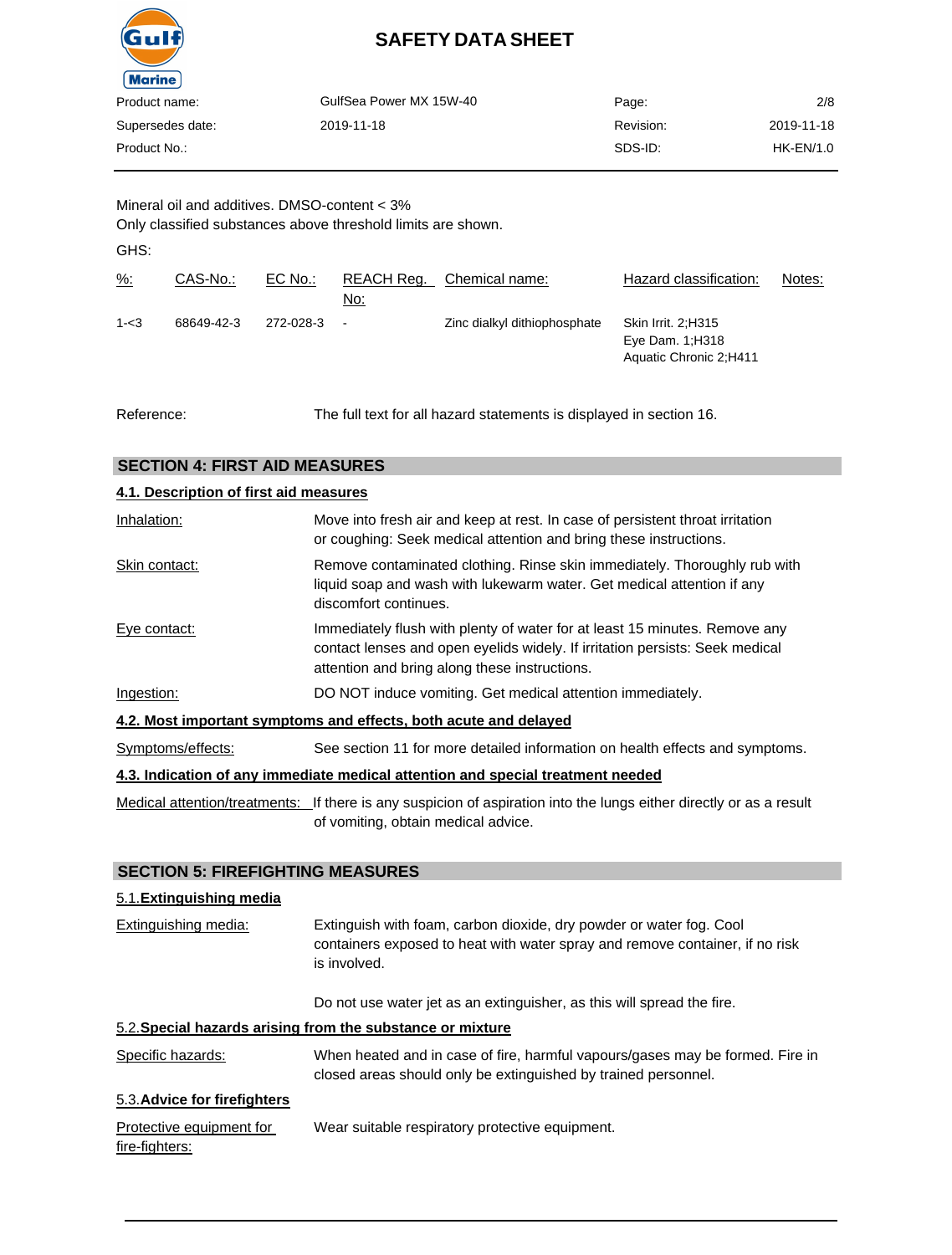

| Product name:    | GulfSea Power MX 15W-40 | Page:     | 3/8         |
|------------------|-------------------------|-----------|-------------|
| Supersedes date: | 2019-11-18              | Revision: | 2019-11-18  |
| Product No.:-    |                         | SDS-ID:   | $HK-EN/1.0$ |

#### **SECTION 6: ACCIDENTAL RELEASE MEASURES**

#### **6.1. Personal precautions, protective equipment and emergency procedures**

| Personal precautions:          | Mark the spillage. Avoid inhalation of oil mist and contact with skin and eyes.<br>Keep public away from danger area. In case of spills, beware of slippery<br>floors and surfaces. |
|--------------------------------|-------------------------------------------------------------------------------------------------------------------------------------------------------------------------------------|
| Protective equipment:          | Wear necessary protective equipment.                                                                                                                                                |
| 6.2. Environmental precautions |                                                                                                                                                                                     |
| Environmental<br>precautions:  | Avoid discharge into drains. Contact local authorities in case of spillage to<br>drain/aquatic environment.                                                                         |
|                                | C 3. Methodo and material fer containment and alconing un                                                                                                                           |

#### **6.3. Methods and material for containment and cleaning up**

Methods for cleaning up: Dam and absorb spillages with sand, earth or other non-combustible material.

#### **6.4. Reference to other sections**

Reference: For personal protection, see section 8. For waste disposal, see section 13.

#### **SECTION 7: HANDLING AND STORAGE**

#### **7.1. Precautions for safe handling**

| Safe handling advice:    | Observe good chemical hygiene practices. Avoid inhalation of oil mist and<br>contact with skin and eyes. Avoid prolonged and repeated contact with oil,<br>particularly used oil. Wash hands before breaks and before smoking, eating or<br>drinking. |
|--------------------------|-------------------------------------------------------------------------------------------------------------------------------------------------------------------------------------------------------------------------------------------------------|
| Technical measures:      | Use work methods which minimise oil mist production. Do not smoke or use<br>open fire or other sources of ignition.                                                                                                                                   |
| Technical precautions:   | When working with heated oil, mechanical ventilation may be required.                                                                                                                                                                                 |
|                          | 7.2. Conditions for safe storage, including any incompatibilities                                                                                                                                                                                     |
| storage:                 | Technical measures for safe Store in tightly closed original container in a well-ventilated place.                                                                                                                                                    |
| Storage conditions:      | Keep at a temperature not exceeding: 45°C.                                                                                                                                                                                                            |
| 7.3. Specific end use(s) |                                                                                                                                                                                                                                                       |

Specific use(s): Lubricant.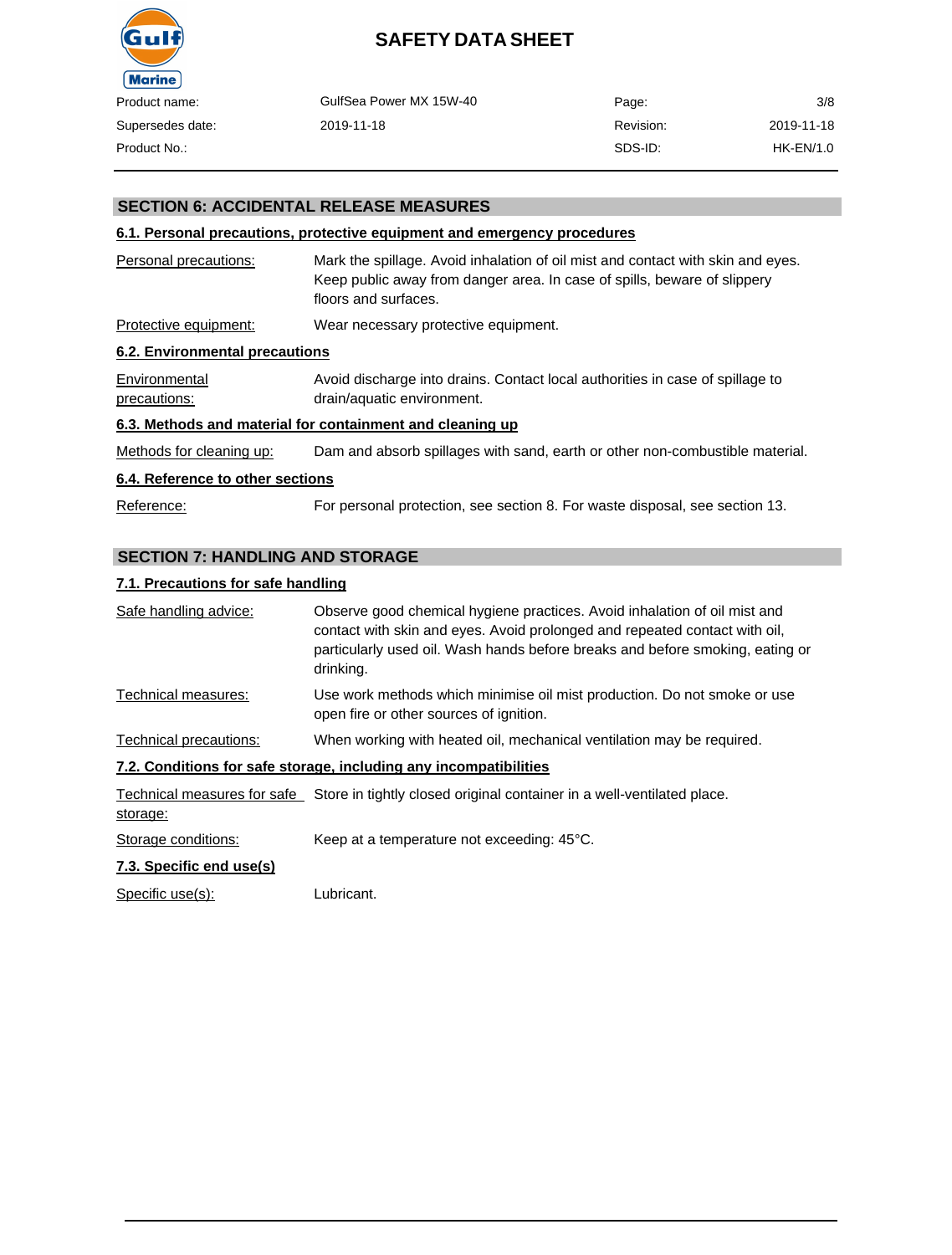

| oduct name:    | GulfSea Power MX 15W-40 | Page:     | 4/8        |
|----------------|-------------------------|-----------|------------|
| persedes date: | 2019-11-18              | Revision: | 2019-11-18 |
| oduct No.:     |                         | SDS-ID:   | HK-EN/1.0  |

#### **SECTION 8: EXPOSURE CONTROLS/PERSONAL PROTECTION**

### 8.1.**Control parameters**

Occupational exposure limits:

| CAS-No.:       | Chemical name:     | <u>As:</u>     | Exposure limits:   | Type:               | Notes:                   | References: |
|----------------|--------------------|----------------|--------------------|---------------------|--------------------------|-------------|
| $\blacksquare$ | Oil mist, -mineral | $\blacksquare$ | $5 \text{ mg/m}$ 3 | PEL (Long<br>Term)  | $\blacksquare$           |             |
|                |                    | ۰              | $10 \text{ mg/m}$  | PEL (Short<br>Term) | $\overline{\phantom{a}}$ |             |

#### 8.2.**Exposure controls**

| Engineering measures:  | Provide adequate ventilation. Observe Occupational Exposure Limits and<br>minimize the risk of inhalation of vapours and oil mist.                                                                                                                                                                                                                            |
|------------------------|---------------------------------------------------------------------------------------------------------------------------------------------------------------------------------------------------------------------------------------------------------------------------------------------------------------------------------------------------------------|
| Respiratory equipment: | In case of inadequate ventilation or risk of inhalation of oil mist, suitable<br>respiratory equipment with combination filter (type A2/P3) can be used.                                                                                                                                                                                                      |
| Hand protection:       | Gloves (synthetic rubber, neoprene)                                                                                                                                                                                                                                                                                                                           |
| Eye protection:        | Wear approved, tight fitting safety glasses where splashing is probable.                                                                                                                                                                                                                                                                                      |
| Skin protection:       | Wear appropriate clothing to prevent repeated or prolonged skin contact.                                                                                                                                                                                                                                                                                      |
| Hygiene measures:      | Wash hands after handling. Observe good chemical hygiene practices. Wash<br>contaminated clothing before reuse. When using do not eat, drink or smoke.<br>Always remove oil with soap and water or skin cleaning agent, never use<br>organic solvents. Do not use oil-contaminated clothing or shoes, and do not<br>put rags moistened with oil into pockets. |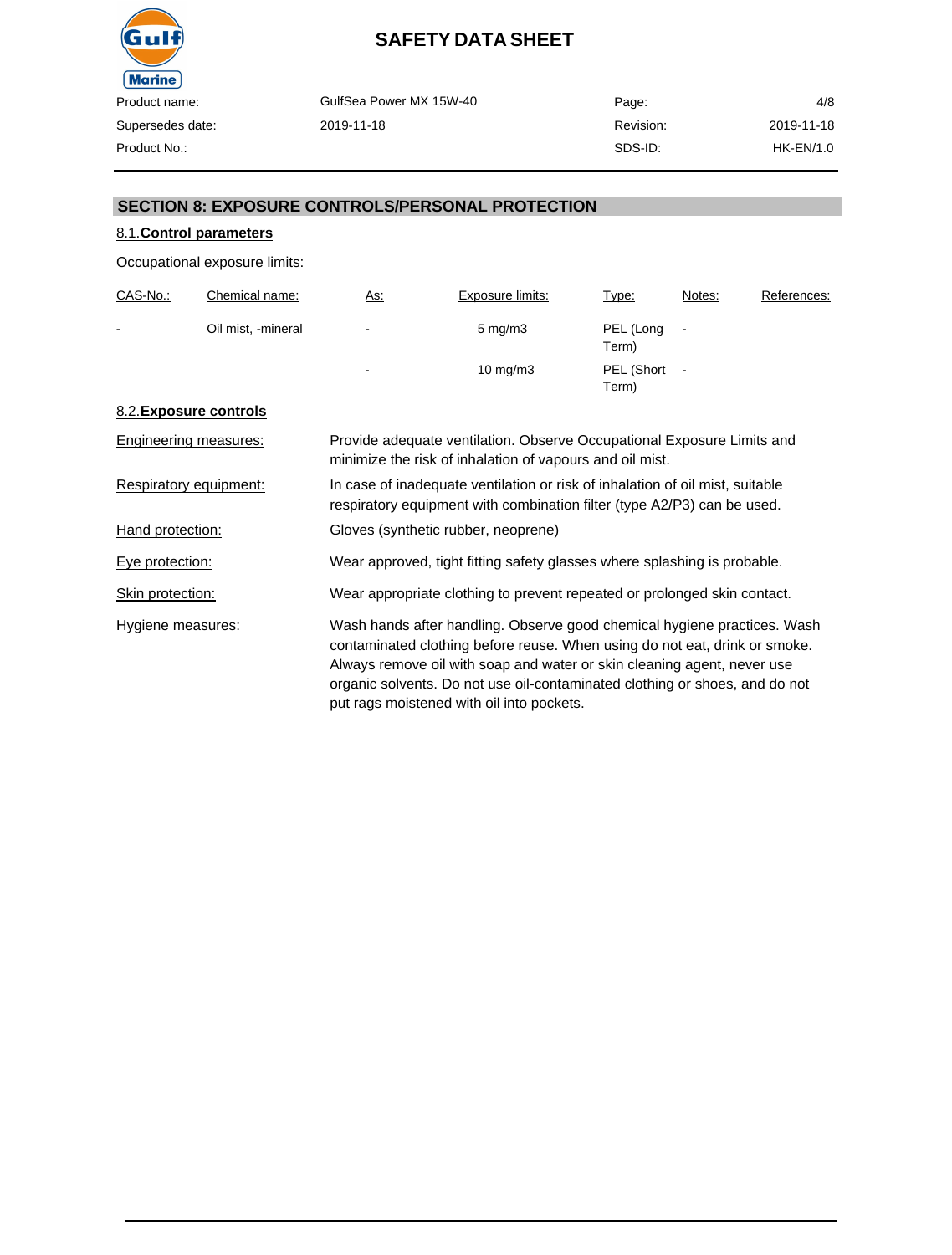

GulfSea Power MX 15W-40 2019-11-18

| Page:     | 5/8         |
|-----------|-------------|
| Revision: | 2019-11-18  |
| SDS-ID:   | $HK-EN/1.0$ |

#### **SECTION 9: PHYSICAL AND CHEMICAL PROPERTIES**

#### **9.1. Information on basic physical and chemical properties**

| Appearance:                                        | Viscous liquid.                  |
|----------------------------------------------------|----------------------------------|
| Colour:                                            | Brown.                           |
| Odour:                                             | Mild.                            |
| Odour threshold:                                   | Not available.                   |
| <u>pH:</u>                                         | Not applicable.                  |
| Melting point / freezing point:                    | Not available.                   |
| Boiling point:                                     | Not available.                   |
| Flash point:                                       | $236^{\circ}$ C<br>ASTM D 92     |
| <b>Evaporation rate:</b>                           | Not available.                   |
| Flammability (solid, gas):                         | Not applicable.                  |
| <b>Explosion limits:</b>                           | Not available.                   |
| Vapour pressure:                                   | Not available.                   |
| Vapour density:                                    | Not available.                   |
| Relative density:                                  | 0.875                            |
| Solubility:                                        | Soluble in: Organic solvents.    |
| <b>Partition coefficient</b><br>(n-octanol/water): | Not available.                   |
| Auto-ignition<br>temperature (°C):                 | Not available.                   |
| Decomposition<br>temperature (°C):                 | Not available.                   |
| Viscosity:                                         | 15.2 mm <sup>2</sup> /s (100 °C) |
| <b>Explosive properties:</b>                       | Not available.                   |
| Oxidising properties:                              | Not available.                   |
| 9.2. Other information                             |                                  |
| Other data:                                        | Pour point (°C): -39             |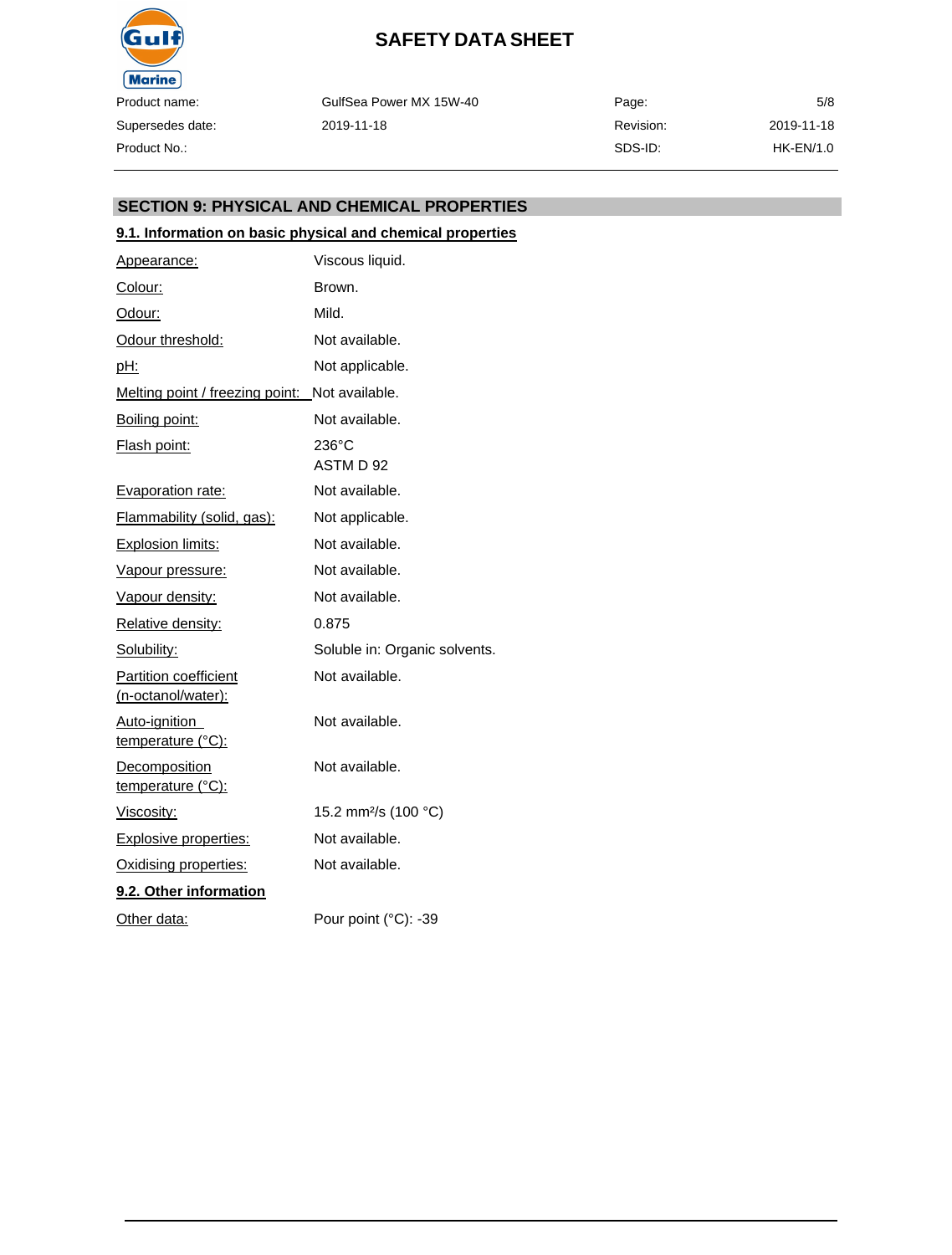

|    | GulfSea Power MX 15W-40 | Page:     | 6/8        |
|----|-------------------------|-----------|------------|
| e: | 2019-11-18              | Revision: | 2019-11-18 |
|    |                         | SDS-ID:   | HK-EN/1.0  |

#### **SECTION 10: STABILITY AND REACTIVITY**

#### **10.1. Reactivity**

Reactivity: Not reactive.

**10.2. Chemical stability**

Stability: Stable under normal temperature conditions.

#### **10.3. Possibility of hazardous reactions**

Hazardous reactions: None known.

#### **10.4. Conditions to avoid**

Conditions/materials to avoid: Heat, sparks, flames. Extremely high or low temperatures.

#### **10.5. Incompatible materials**

Incompatible materials: Strong oxidizing substances.

#### **10.6. Hazardous decomposition products**

Hazardous decomposition products: None under normal conditions. Hazardous polymerisation will not occur.

#### **SECTION 11: TOXICOLOGICAL INFORMATION**

#### **11.1. Information on toxicological effects**

| Acute Toxicity (Oral):                                        | Based on available data, the classification criteria are not met.                                                                                         |
|---------------------------------------------------------------|-----------------------------------------------------------------------------------------------------------------------------------------------------------|
| <b>Acute Toxicity (Dermal):</b>                               | Based on available data, the classification criteria are not met.                                                                                         |
| <b>Acute Toxicity (Inhalation):</b>                           | Based on available data, the classification criteria are not met.                                                                                         |
| Skin Corrosion/Irritation:                                    | Based on available data, the classification criteria are not met.                                                                                         |
| Serious eye damage/irritation: Causes serious eye irritation. |                                                                                                                                                           |
| Respiratory or skin<br>sensitisation:                         | Based on available data, the classification criteria are not met.                                                                                         |
| <b>Germ cell mutagenicity:</b>                                | Based on available data, the classification criteria are not met.                                                                                         |
| Carcinogenicity:                                              | Based on available data, the classification criteria are not met.                                                                                         |
| Reproductive Toxicity:                                        | Based on available data, the classification criteria are not met.                                                                                         |
| <b>STOT - Single exposure:</b>                                | Based on available data, the classification criteria are not met.                                                                                         |
| STOT - Repeated exposure:                                     | Based on available data, the classification criteria are not met.                                                                                         |
| <b>Aspiration hazard:</b>                                     | Based on available data, the classification criteria are not met.                                                                                         |
| Inhalation:                                                   | Inhalation of oil mist or vapours formed during heating of the product may irritate<br>the respiratory system and provoke throat irritation and coughing. |
| Skin contact:                                                 | Prolonged or repeated contact with used oil may cause serious skin diseases,<br>such as dermatitis.                                                       |
| Eye contact:                                                  | May cause temporary eye irritation.                                                                                                                       |
| Ingestion:                                                    | Low order of acute toxicity, but aspiration following ingestion and vomiting may<br>cause severe and potentially fatal chemical pneumonitis.              |
| Specific effects:                                             | Used oil may contain harmful contaminants.                                                                                                                |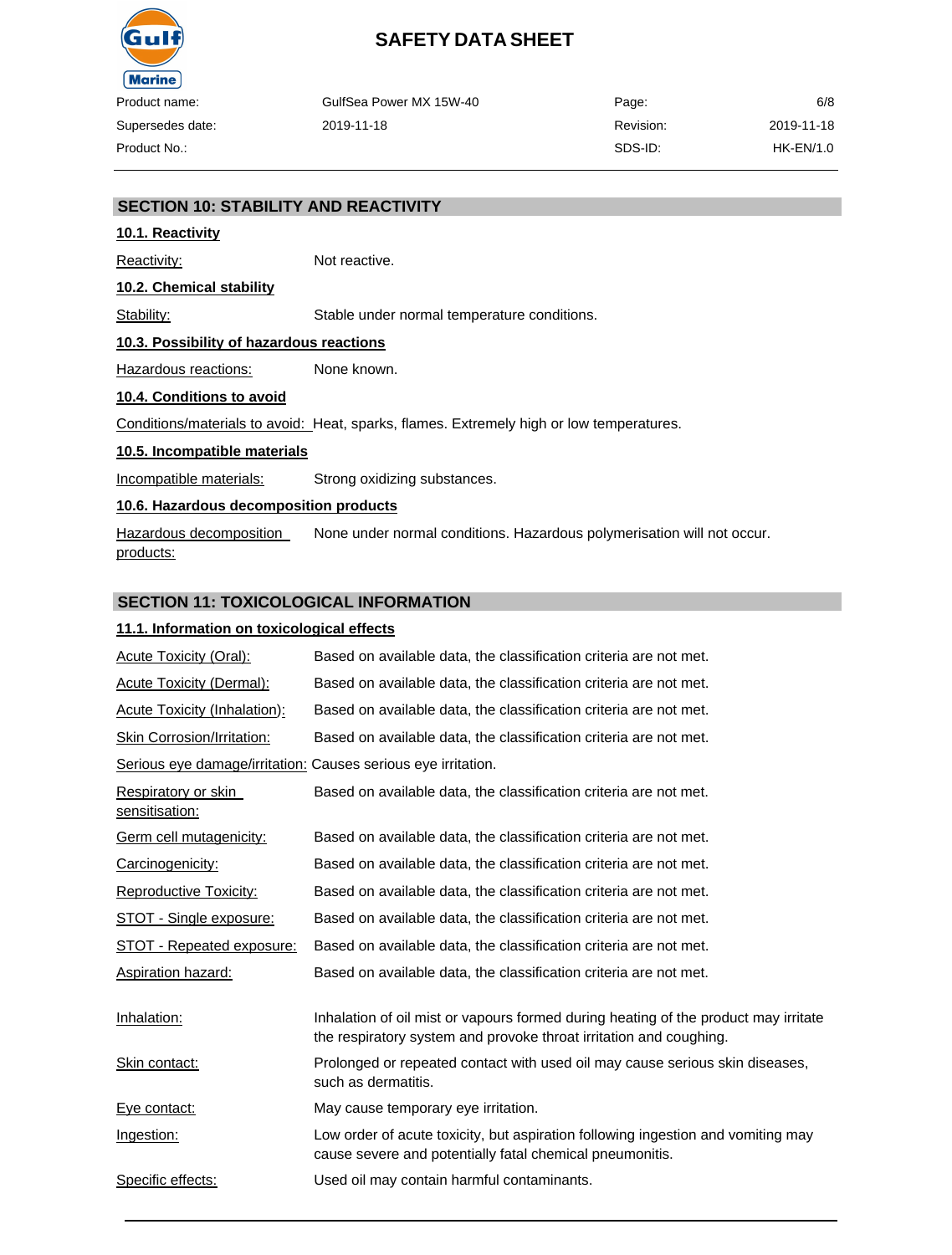

| oduct name:     | GulfSea Power MX 15W-40 | Page:     | 7/8        |
|-----------------|-------------------------|-----------|------------|
| upersedes date: | 2019-11-18              | Revision: | 2019-11-18 |
| oduct No.:      |                         | SDS-ID:   | HK-EN/1.0  |

#### **SECTION 12: ECOLOGICAL INFORMATION**

#### **12.1. Toxicity**

Ecotoxicity: Not classified as dangerous to the environment.

#### **12.2. Persistence and degradability**

Degradability: Potentially degradable, but will persist in the environment for long periods.

#### **12.3. Bioaccumulative potential**

Bioaccumulative potential: No data available on bioaccumulation.

#### **12.4. Mobility in soil**

Mobility: Spillages may penetrate the soil causing ground water contamination.

#### **12.5. Results of PBT and vPvB assessment**

PBT/vPvB: Not known.

#### **12.6. Other adverse effects**

Other adverse effects: Not known.

#### **SECTION 13: DISPOSAL CONSIDERATIONS**

#### **13.1. Waste treatment methods**

Dispose of waste and residues in accordance with local authority requirements.

Contaminated packaging: Disposal through approved facilities is recommended.

#### **SECTION 14: TRANSPORT INFORMATION**

The product is not covered by international regulation on the transport of dangerous goods (IMDG, IATA).

| 14.1. UN number                                |                                                                                |
|------------------------------------------------|--------------------------------------------------------------------------------|
| UN-No:                                         |                                                                                |
| 14.2. UN proper shipping name                  |                                                                                |
| Proper Shipping Name:                          |                                                                                |
| 14.3. Transport hazard class(es)               |                                                                                |
| Class:                                         |                                                                                |
| 14.4. Packing group                            |                                                                                |
| PG:                                            |                                                                                |
| 14.5. Environmental hazards                    |                                                                                |
| Marine pollutant:                              |                                                                                |
| <b>Environmentally Hazardous</b><br>Substance: |                                                                                |
| 14.6. Special precautions for user             |                                                                                |
| <b>Special precautions:</b>                    |                                                                                |
|                                                | 14.7. Transport in bulk according to Annex II of MARPOL 73/78 and the IBC Code |
| Transport in bulk:                             |                                                                                |